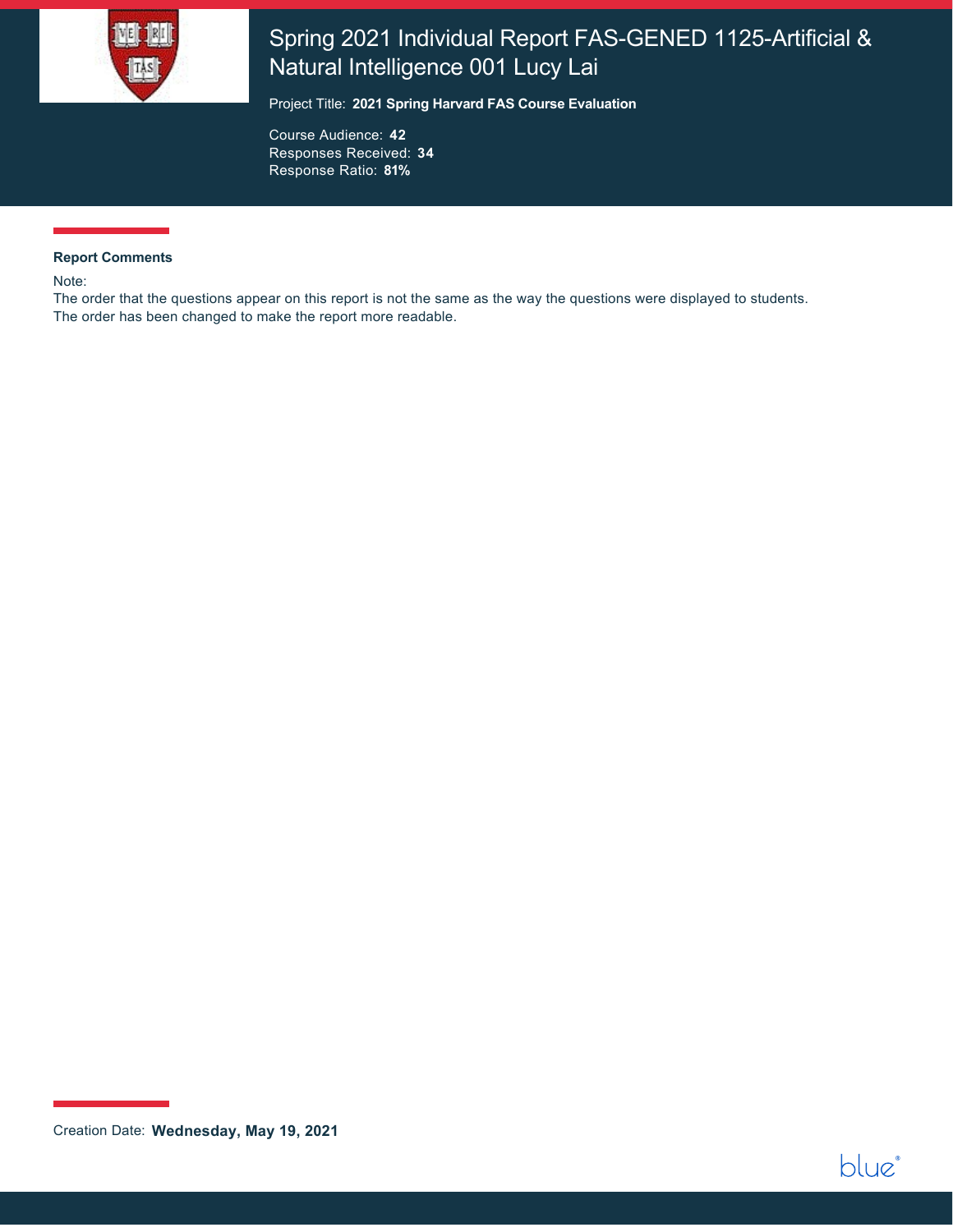# **General Course Questions**

### **Course General Questions**

|                                                                                                     | Count | Excellent | Verv<br>Good | Good | Fair | Unsatisfactory | Course<br>Mean | Dept<br>Mean | Division<br>Mean |
|-----------------------------------------------------------------------------------------------------|-------|-----------|--------------|------|------|----------------|----------------|--------------|------------------|
| Evaluate the course overall.                                                                        | 32    | 25%       | 38%          | 31%  | 6%   | $0\%$          | 3.81           | 4.15         | 4.15             |
| Course materials (readings, audio-visual<br>materials, textbooks, lab manuals, website,<br>$etc.$ ) | 31    | 39%       | 35%          | 16%  | 10%  | $0\%$          | 4.03           | 4.13         | 4.13             |
| Assignments (exams, essays, problem sets,<br>language homework, etc.)                               | 32    | 19%       | 31%          | 34%  | 16%  | $0\%$          | 3.53           | 4.01         | 4.01             |
| Feedback you received on work you produced<br>in this course                                        | 31    | 39%       | 19%          | 23%  | 19%  | $0\%$          | 3.77           | 4.13         | 4.13             |
| Section component of the course                                                                     | 32    | 50%       | 19%          | 22%  | 6%   | 3%             | 4.06           | 4.30         | 4.30             |

### **Course**

| 1. Evaluate the course overall.                                                             |                |                |            | 2. Course materials (readings, audio-visual materials, textbooks,<br>lab manuals, website, etc.) |                |       |            |
|---------------------------------------------------------------------------------------------|----------------|----------------|------------|--------------------------------------------------------------------------------------------------|----------------|-------|------------|
| 5 Excellent<br>4 Very Good<br>3 Good<br>2 Fair<br>1 Unsatisfactory<br>[ $Total (32)$ ]<br>0 | 50%            |                | 100%       | 5 Excellent<br>4 Very Good<br>3 Good<br>2 Fair<br>1 Unsatisfactory<br>[Total (31)]<br>$\Omega$   | 50%            |       | 100%       |
| Options                                                                                     | <b>Score</b>   | Count          | Percentage | Options                                                                                          | Score          | Count | Percentage |
| Excellent                                                                                   | 5              | 8              | 25%        | Excellent                                                                                        | 5              | 12    | 39%        |
| Very Good                                                                                   | 4              | 12             | 38%        | Very Good                                                                                        | $\overline{4}$ | 11    | 35%        |
| Good                                                                                        | 3              | 10             | 31%        | Good                                                                                             | 3              | 5     | 16%        |
| Fair                                                                                        | $\overline{2}$ | $\overline{2}$ | 6%         | Fair                                                                                             | $\overline{2}$ | 3     | 10%        |
| Unsatisfactory                                                                              |                | $\mathbf 0$    | $0\%$      | Unsatisfactory                                                                                   |                | 0     | $0\%$      |
| <b>Statistics</b>                                                                           |                |                | Value      | <b>Statistics</b>                                                                                |                |       | Value      |
| Response Ratio                                                                              |                |                | 76%        | Response Ratio                                                                                   |                |       | 74%        |
| Mean                                                                                        |                |                | 3.81       | Mean                                                                                             |                |       | 4.03       |
| Median                                                                                      |                |                | 4.00       | Median                                                                                           |                |       | 4.00       |
| <b>Standard Deviation</b>                                                                   |                |                | 0.90       | <b>Standard Deviation</b>                                                                        |                |       | 0.98       |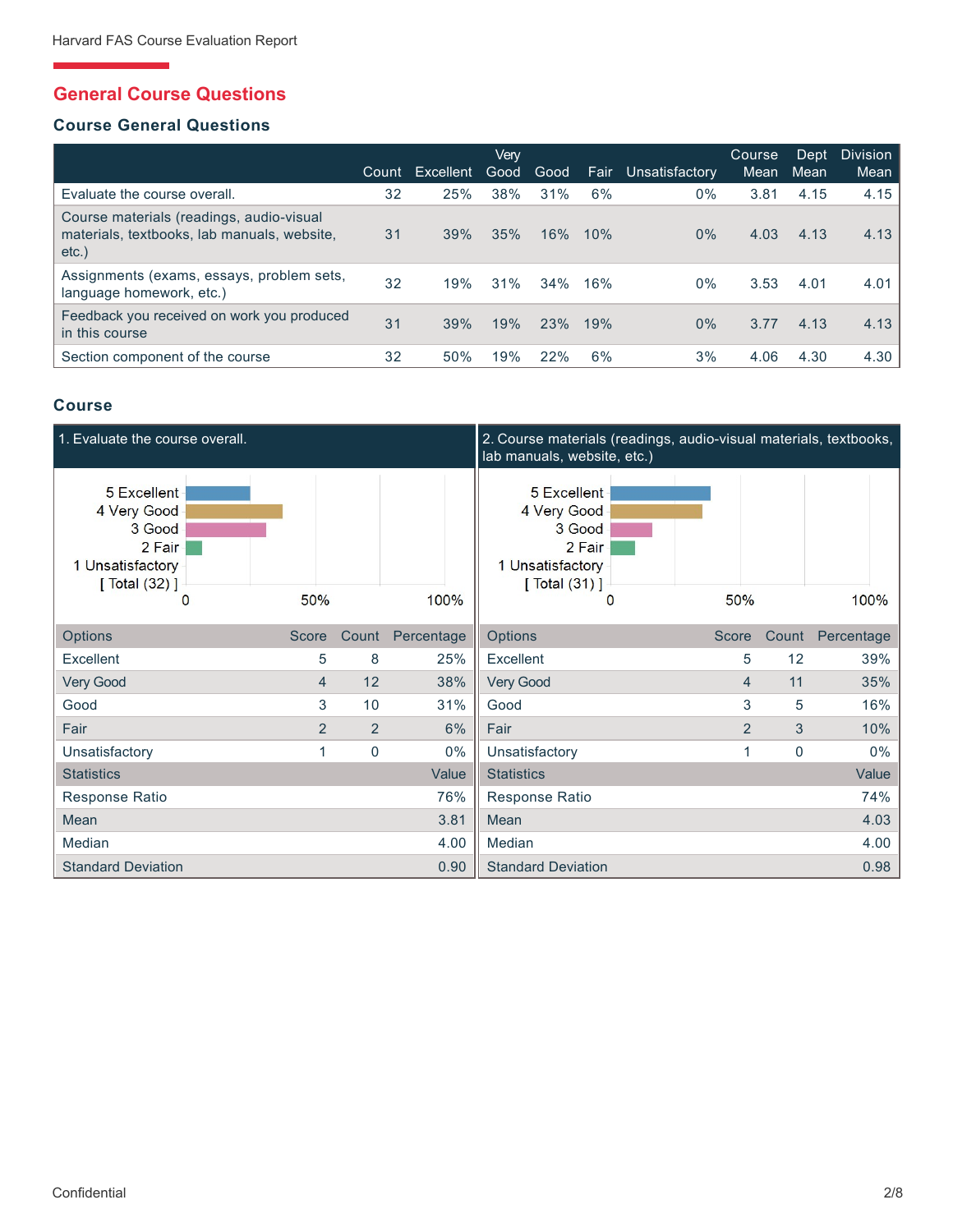#### Harvard FAS Course Evaluation Report

| 3. Assignments (exams, essays, problem sets, language<br>homework, etc.)                  |                |                |            | 4. Feedback you received on work you produced in this course                                   |                |                |            |
|-------------------------------------------------------------------------------------------|----------------|----------------|------------|------------------------------------------------------------------------------------------------|----------------|----------------|------------|
| 5 Excellent<br>4 Very Good<br>3 Good<br>2 Fair<br>1 Unsatisfactory<br>[ Total (32) ]<br>0 | 50%            |                | 100%       | 5 Excellent<br>4 Very Good<br>3 Good<br>2 Fair<br>1 Unsatisfactory<br>[Total (31)]<br>$\Omega$ | 50%            |                | 100%       |
| Options                                                                                   | <b>Score</b>   | Count          | Percentage | Options                                                                                        | <b>Score</b>   | Count          | Percentage |
| Excellent                                                                                 | 5              | 6              | 19%        | Excellent                                                                                      | 5              | 12             | 39%        |
| Very Good                                                                                 | $\overline{4}$ | 10             | 31%        | Very Good                                                                                      | 4              | 6              | 19%        |
| Good                                                                                      | 3              | 11             | 34%        | Good                                                                                           | 3              | $\overline{7}$ | 23%        |
| Fair                                                                                      | $\overline{2}$ | 5              | 16%        | Fair                                                                                           | $\overline{2}$ | 6              | 19%        |
| Unsatisfactory                                                                            |                | $\overline{0}$ | $0\%$      | Unsatisfactory                                                                                 |                | 0              | $0\%$      |
| <b>Statistics</b>                                                                         |                |                | Value      | <b>Statistics</b>                                                                              |                |                | Value      |
| Response Ratio                                                                            |                |                | 76%        | Response Ratio                                                                                 |                |                | 74%        |
| Mean                                                                                      |                |                | 3.53       | Mean                                                                                           |                |                | 3.77       |
| Median                                                                                    |                |                | 3.50       | Median                                                                                         |                |                | 4.00       |
| <b>Standard Deviation</b>                                                                 |                |                | 0.98       | <b>Standard Deviation</b>                                                                      |                |                | 1.18       |
| 5. Section component of the course                                                        |                |                |            |                                                                                                |                |                |            |

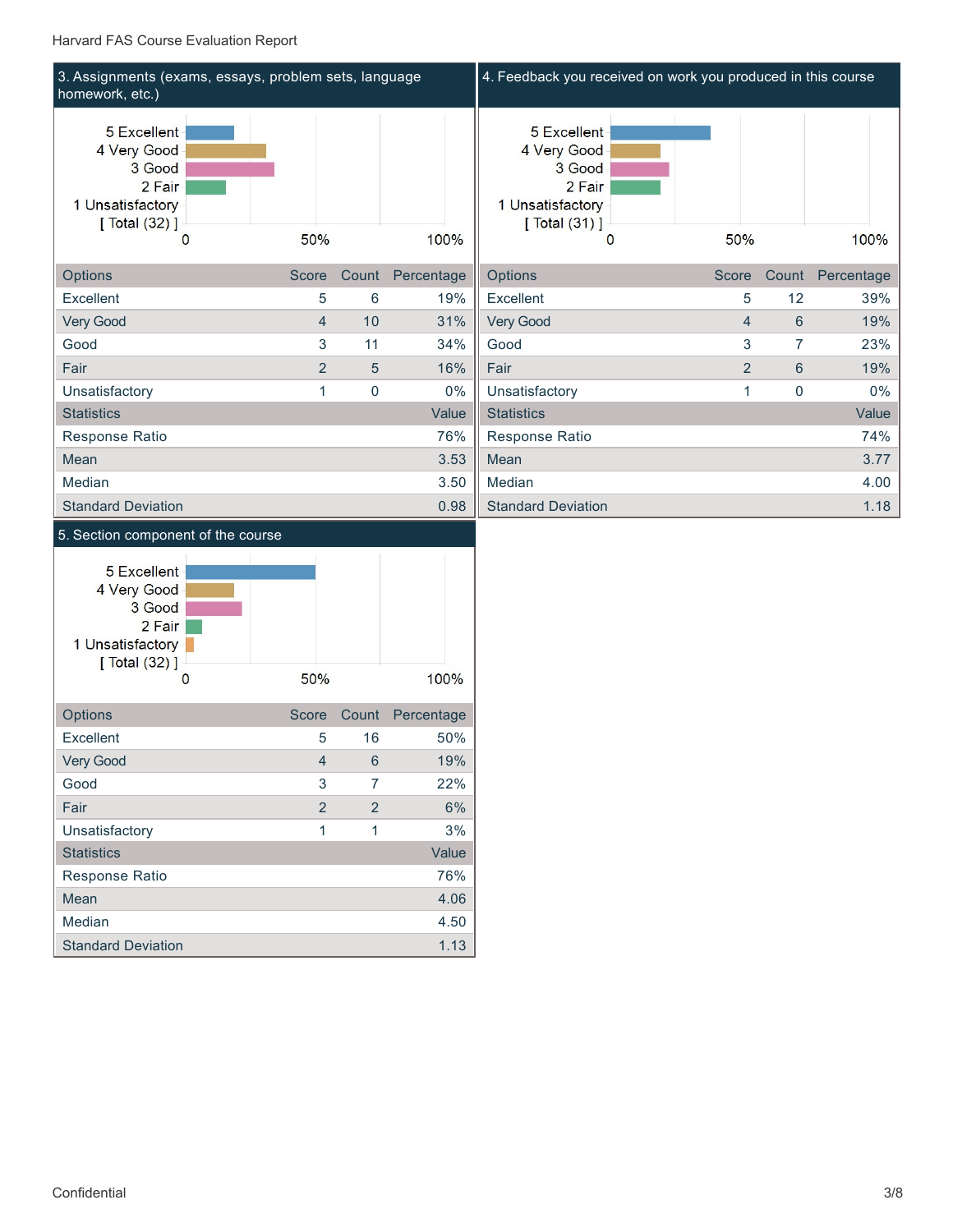# **Requirements - What did this course require of you?**

### **On average, how many hours per week did you spend on coursework outside of class? Enter a whole number between 0 and 168.**

Frequency chart and mean excludes students who answered 31 or more hours.



### **How difficult did you find this course?**

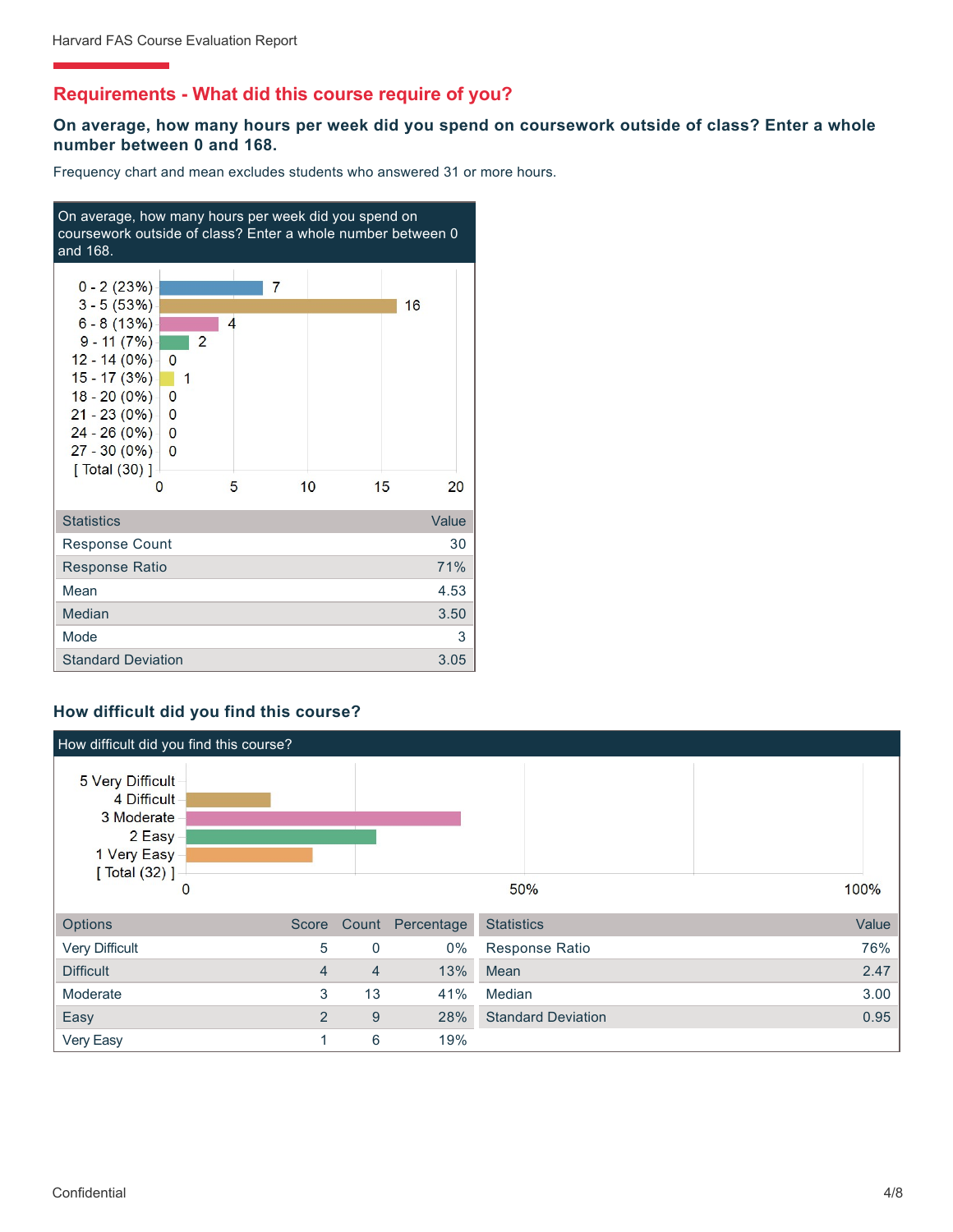### **What was/were your reason(s) for enrolling in this course? (Please check all that apply)**

| <b>Options</b>                                   | Count |
|--------------------------------------------------|-------|
| Elective                                         | 15    |
| <b>Concentration or Department Requirement</b>   |       |
| Secondary Field or Language Citation Requirement | 0     |
| Undergraduate General Education Requirement      | 17    |
| <b>Expository Writing Requirement</b>            | 0     |
| Foreign Language Requirement                     | 0     |
| Pre-Med Requirement                              | 0     |
| <b>Divisional Distribution Requirement</b>       | 0     |
| Quantitative Reasoning with Data Requirement     |       |

# **Recommendations - Would you recommend this course?**

### **How strongly would you recommend this course to your peers?**



# **Evaluation of Section Leaders**

### **Section Leader Questions**

|                                                                                       | Count | Excellent | Verv<br>Good | Good  | Fair  | Unsatisfactory | Instructor<br>Mean | Dept<br>Mean | <b>Division</b><br>Mean |
|---------------------------------------------------------------------------------------|-------|-----------|--------------|-------|-------|----------------|--------------------|--------------|-------------------------|
| Evaluate your Section Leader overall.                                                 | 12    | 83%       | 8%           | 8%    | 0%    | $0\%$          | 4.75               | 4.62         | 4.62                    |
| Gives effective lectures or presentations, if<br>applicable                           | 11    | 82%       | 9%           | 9%    | 0%    | $0\%$          | 4.73               | 4.56         | 4.56                    |
| Facilitates discussion and encourages<br>participation                                | 11    | 82%       | 9%           | 9%    | 0%    | $0\%$          | 4.73               | 4.61         | 4.61                    |
| Is accessible outside of class (including<br>after class, office hours, e-mail, etc.) | 11    | 82%       | 18%          | $0\%$ | 0%    | $0\%$          | 4.82               | 4.64         | 4.64                    |
| Generates enthusiasm for the subject<br>matter                                        | 12    | 83%       | 8%           | 8%    | $0\%$ | $0\%$          | 4.75               | 4.59         | 4.59                    |
| Gives useful feedback on assignments                                                  | 10    | 80%       | $0\%$        | 20%   | 0%    | $0\%$          | 4.60               | 4.51         | 4.51                    |
| Returns assignments in a timely fashion                                               | 10    | 80%       | $0\%$        | 20%   | $0\%$ | $0\%$          | 4.60               | 4.43         | 4.43                    |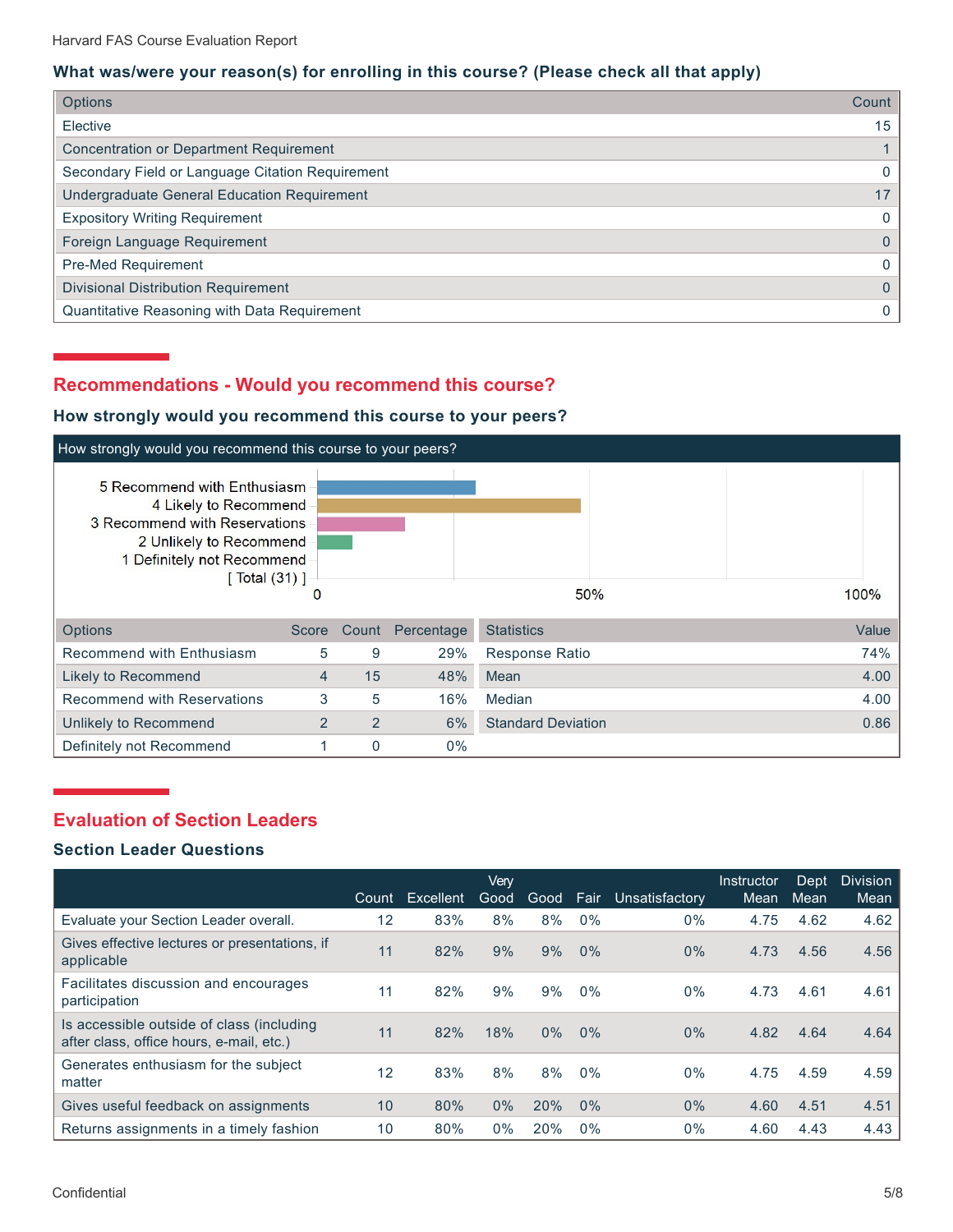### **Section Leader**

| 1. Evaluate your Section Leader overall.                                             |                |              |              | 2. Gives effective lectures or presentations, if applicable                                 |                |                |                  |
|--------------------------------------------------------------------------------------|----------------|--------------|--------------|---------------------------------------------------------------------------------------------|----------------|----------------|------------------|
| 5 Excellent<br>4 Very Good<br>3 Good<br>2 Fair<br>1 Unsatisfactory<br>[ Total (12) ] |                |              |              | 5 Excellent<br>4 Very Good<br>3 Good<br>2 Fair<br>1 Unsatisfactory<br>[ Total (11) ]        |                |                |                  |
| $\mathbf{0}$                                                                         | 50%            |              | 100%         | $\bf{0}$                                                                                    | 50%            |                | 100%             |
| Options                                                                              | Score          | Count        | Percentage   | Options                                                                                     | Score          | Count          | Percentage       |
| Excellent                                                                            | 5              | 10           | 83%          | Excellent                                                                                   | 5              | 9              | 82%              |
| Very Good                                                                            | $\overline{4}$ | $\mathbf{1}$ | 8%           | Very Good                                                                                   | $\overline{4}$ | $\mathbf{1}$   | 9%               |
| Good                                                                                 | 3              | 1            | 8%           | Good                                                                                        | 3              | $\mathbf{1}$   | 9%               |
| Fair                                                                                 | $\overline{2}$ | $\mathbf 0$  | 0%           | Fair                                                                                        | $\overline{2}$ | $\mathbf{0}$   | 0%               |
| Unsatisfactory                                                                       | 1              | $\mathbf 0$  | 0%           | Unsatisfactory                                                                              | $\mathbf{1}$   | 0              | 0%               |
| <b>Statistics</b>                                                                    |                |              | Value        | <b>Statistics</b>                                                                           |                |                | Value            |
| Response Ratio                                                                       |                |              | 29%          | Response Ratio                                                                              |                |                | 26%              |
| Mean                                                                                 |                |              | 4.75         | Mean                                                                                        |                |                | 4.73             |
| Median                                                                               |                |              | 5.00         | Median                                                                                      |                |                | 5.00             |
| <b>Standard Deviation</b>                                                            |                |              | 0.62         | <b>Standard Deviation</b>                                                                   |                |                | 0.65             |
|                                                                                      |                |              |              |                                                                                             |                |                |                  |
| 3. Facilitates discussion and encourages participation                               |                |              |              | 4. Is accessible outside of class (including after class, office<br>hours, e-mail, etc.)    |                |                |                  |
| 5 Excellent<br>4 Very Good<br>3 Good<br>2 Fair<br>1 Unsatisfactory<br>[ Total (11) ] |                |              |              | <b>5 Excellent</b><br>4 Very Good<br>3 Good<br>2 Fair<br>1 Unsatisfactory<br>[ Total (11) ] |                |                |                  |
| $\mathbf{0}$                                                                         | 50%            |              | 100%         | $\bf{0}$                                                                                    | 50%            |                | 100%             |
| Options                                                                              | Score          | Count        | Percentage   | Options                                                                                     | Score          |                | Count Percentage |
| Excellent                                                                            | 5              | 9            | 82%          | Excellent                                                                                   | 5              | 9              | 82%              |
| Very Good                                                                            | 4              | $\mathbf 1$  | $9%$         | Very Good                                                                                   | 4              | $\overline{2}$ | 18%              |
| Good                                                                                 | 3              | 1            | 9%           | Good                                                                                        | 3              | 0              | $0\%$            |
| Fair                                                                                 | $\overline{2}$ | $\pmb{0}$    | 0%           | Fair                                                                                        | $\overline{2}$ | $\mathbf{0}$   | $0\%$            |
| Unsatisfactory                                                                       | $\mathbf{1}$   | 0            | 0%           | Unsatisfactory                                                                              | 1              | 0              | $0\%$            |
| <b>Statistics</b>                                                                    |                |              | Value        | <b>Statistics</b>                                                                           |                |                | Value            |
| Response Ratio                                                                       |                |              | 26%          | Response Ratio                                                                              |                |                | 26%              |
| Mean                                                                                 |                |              | 4.73         | Mean                                                                                        |                |                | 4.82             |
| Median<br><b>Standard Deviation</b>                                                  |                |              | 5.00<br>0.65 | Median<br><b>Standard Deviation</b>                                                         |                |                | 5.00<br>0.40     |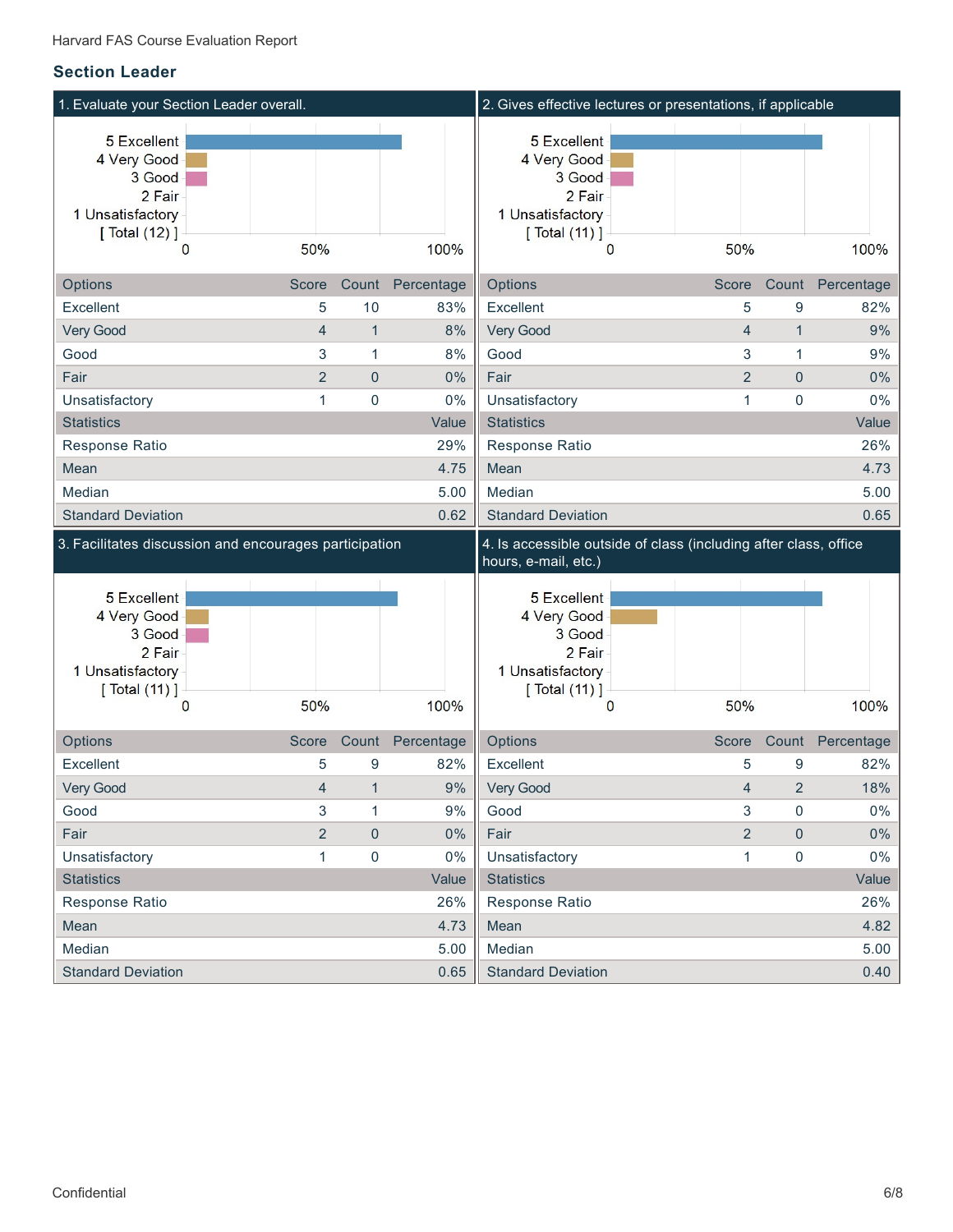

### 7. Returns assignments in a timely fashion

| <b>5 Excellent</b><br>4 Very Good<br>3 Good<br>2 Fair-<br>1 Unsatisfactory<br>$\lceil$ Total $(10)$ $\rceil$<br>0 | 50%            |                | 100%       |
|-------------------------------------------------------------------------------------------------------------------|----------------|----------------|------------|
| Options                                                                                                           | <b>Score</b>   | Count          | Percentage |
| Excellent                                                                                                         | 5              | 8              | 80%        |
| <b>Very Good</b>                                                                                                  | $\overline{4}$ | $\Omega$       | 0%         |
| Good                                                                                                              | 3              | $\overline{2}$ | 20%        |
| Fair                                                                                                              | $\overline{2}$ | O              | 0%         |
| Unsatisfactory                                                                                                    | 1              | $\Omega$       | $0\%$      |
| <b>Statistics</b>                                                                                                 |                |                | Value      |
| Response Ratio                                                                                                    |                |                | 24%        |
| Mean                                                                                                              |                |                | 4.60       |
| Median                                                                                                            |                |                | 5.00       |
| <b>Standard Deviation</b>                                                                                         |                |                | 0.84       |